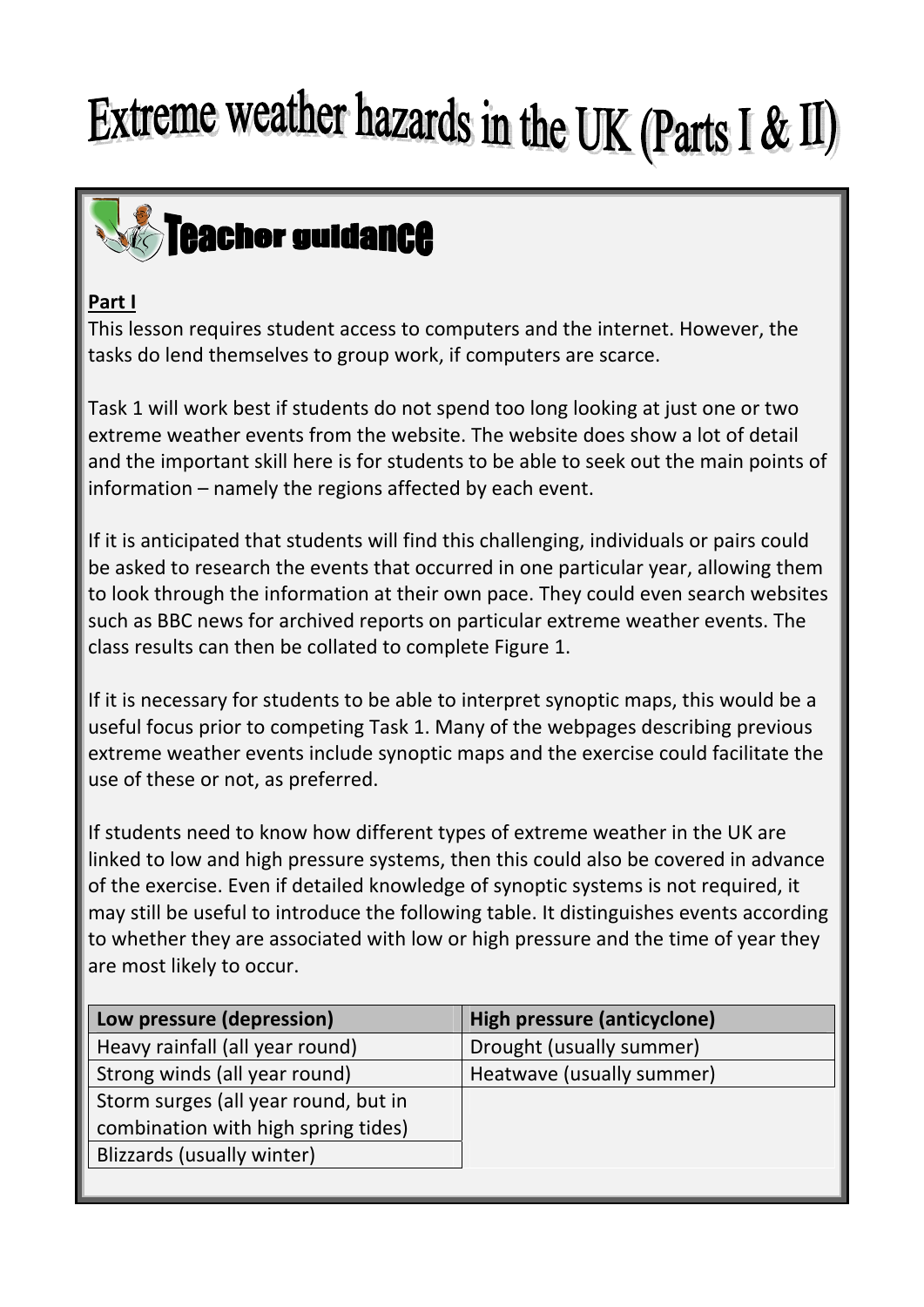

# *<b>Steel Teacher guidance (continued)*

Task 2 is only straightforward, if Task 1 is completed well. Teachers may want to make sure that students only add an extreme weather symbols to regions that have experienced this type of event more than once.

Task 3 questions focus on reviewing the completed tasks 1 and 2.

Part I and II of the exercise contain words printed in bold type to show that they are included in the glossary contained in the teaching pack.

# **Part II**

Students do not need access to a computer or a web connection in order to complete this exercise, although ICT could be integrated into the presentation of information in Task 2.

The PowerPoint presentation that forms part of this teaching pack could be used to give an introduction to climate projections and general circulation models, so that students know a little about the basis for the UKCP09 projections used in this exercise. Terms highlighted in bold red type in the presentation are included in the glossary.

The answers for Task 2 are not likely to match the students' exactly. The evaluation of hazard risk from the maps is partly subjective and the answer given here is to help check that students are approaching the task in the correct way. It might also be worth pointing out in Task 2 that the West Midlands region is landlocked so cannot experience a storm surge ‐ no matter what happens to sea level!

The idea behind the extension exercise is to bring together everything that the student has learned in the exercise and to write about it in a clear, succinct manner. It might be an interesting homework task.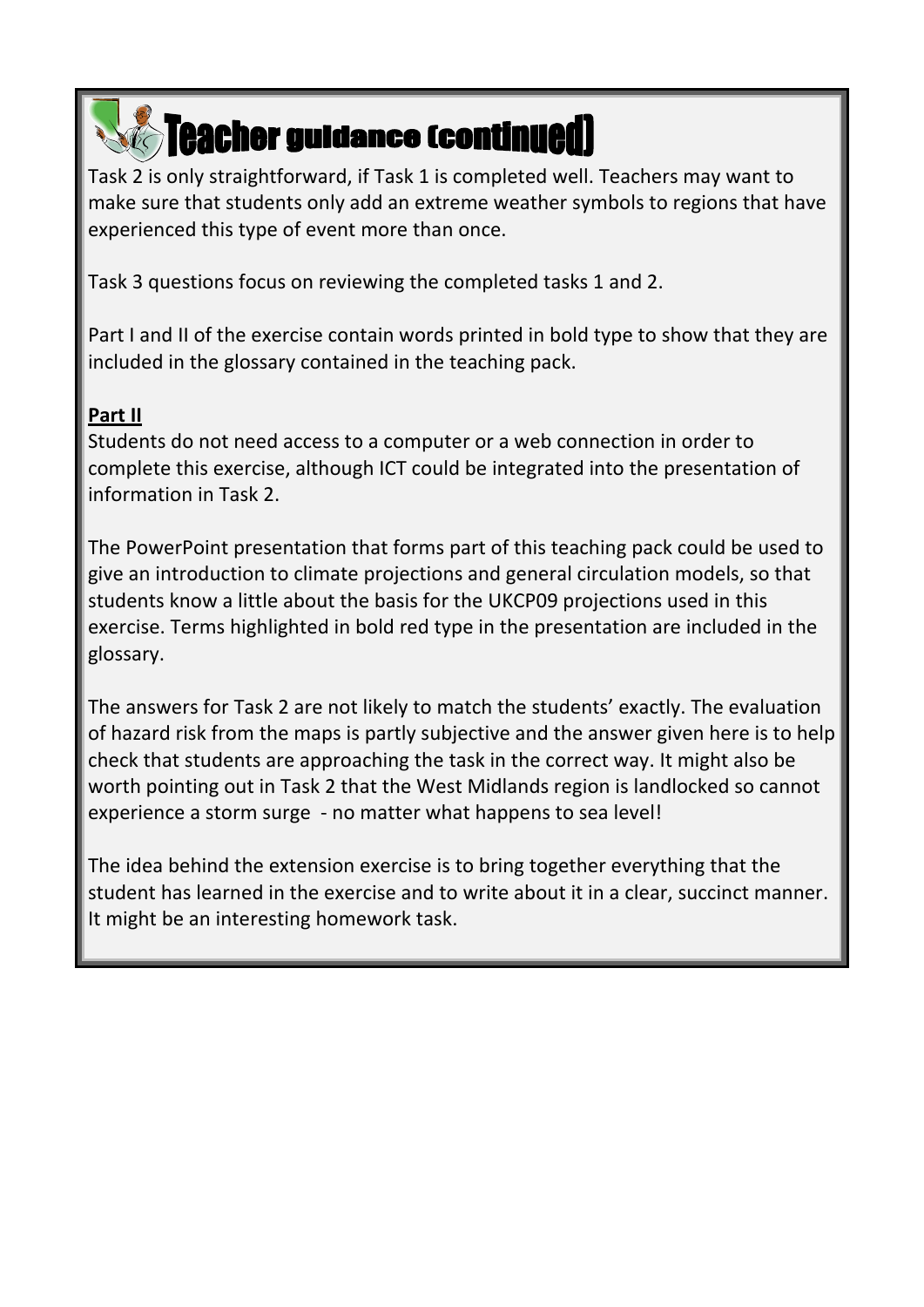

Record rainfall, Autumn 2000

Blizzard, Dec 1962, Jan 1947

Drought, Sept 2002

Blizzards, Dec 1962

Summer 2003 Heany rainfall, Nov 2003 Heatwave, Aug 2008, Summer 1976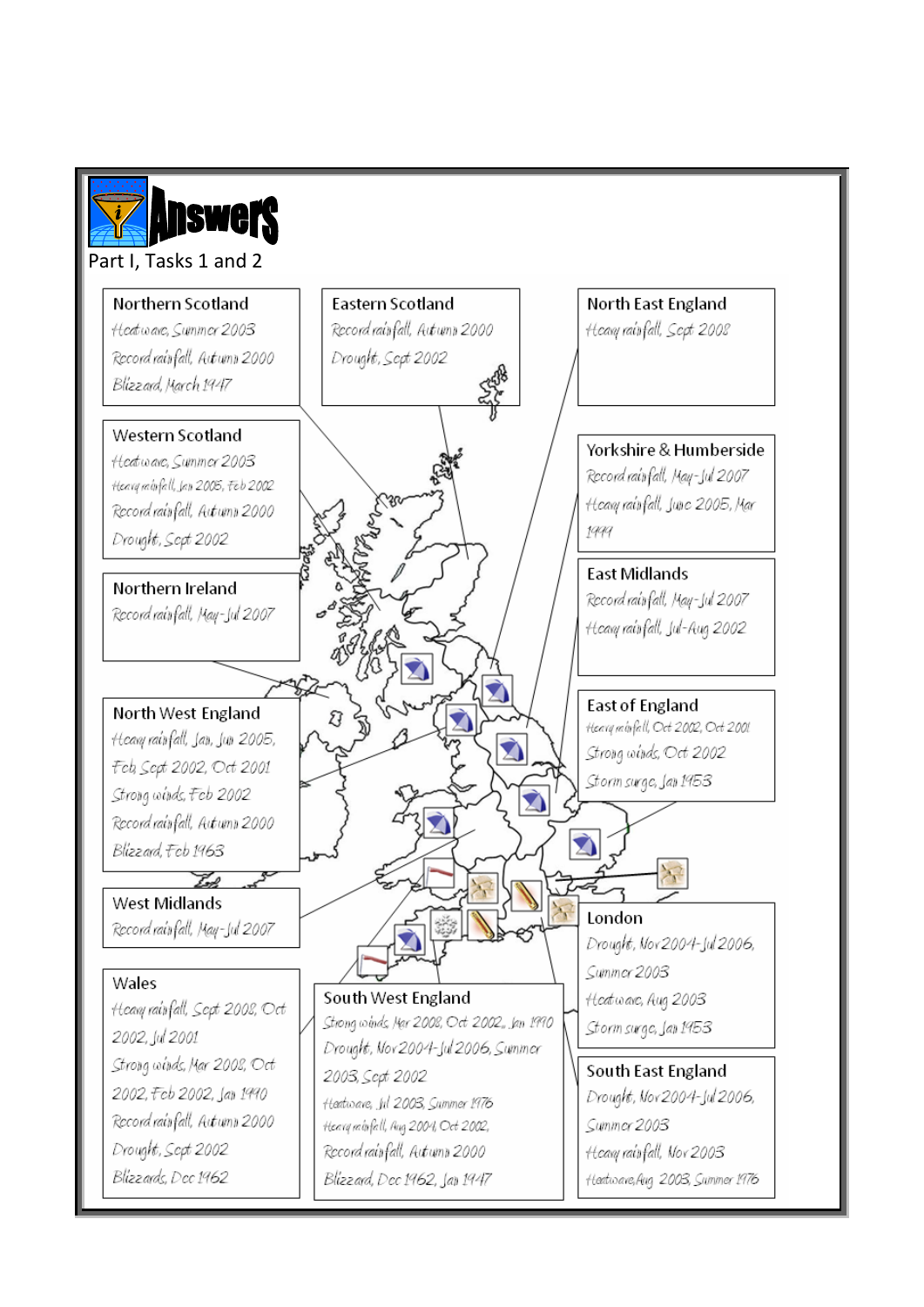

### Part I, Task 3

- (a) South West England appears to be the most hazardous region, affected by hazards related to extreme hot, cold, wet and dry weather. Wales and North West England have also been affected by many extreme weather hazard events in the past.
- *(b)* Factors including *population density*, *population structure* (particularly age structure), *housing density*, *housing type*, *average number of storeys*, *road networks*, *rail networks*, *land use* (e.g. residential/industrial/agricultural), *presence of extreme weather management* (e.g. flood defences), *risk perception*, *preparation for extreme events* (personal or business, e.g. sandbags), *nearest emergency services*, *nearest hospital*, *availability of temporary housing or shelter, public information campaigns* and many more*.*
- *(c)* Expectation on this answer will depend on content already covered, but some themes for discussion are given below:
- A range of management schemes are required to cope with different extreme weather hazards. This means that funds, government focus, and scientific/engineering expertise will have to be spread across several threats.
- Some types of extreme weather hazard may occur simultaneously, making them very difficult to cope with. For example, a deep low pressure system in combination with a high spring tide may result in strong winds, heavy rainfall and a storm surge.
- More types of extreme weather mean more opportunities for conflicts of interest. For example, a hotel‐owner might not want flood defences to affect the beauty and desirability of an area for tourists. Or it might be difficult to convince landowners to support a scheme to build a reservoir to safeguard against drought.
- The range of extreme events that affect the UK contribute to a continuous threat. This is quite different from say the hazard presented in areas affected my monsoon rains. These are seasonal and do not threaten people all year round.
- The presence of several types of extreme weather affects people's risk perception as they are not geared up to one particular threat. This differs from areas dominated by one type of hazard, e.g. San Francisco, where people treat earthquake risk as a way of life.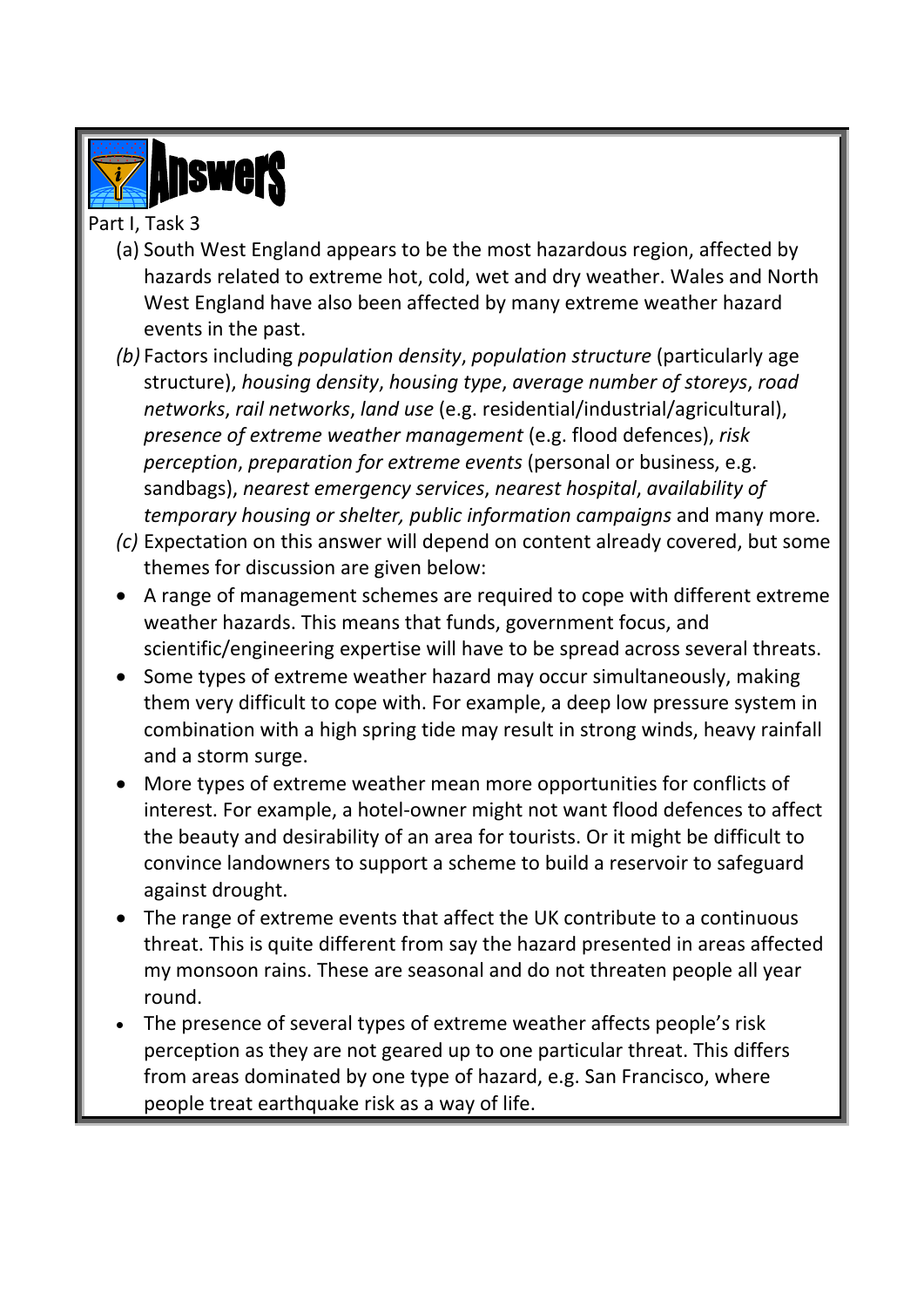

- (a) Winter mean precipitation
- (b) Summer mean precipitation
- (c) Summer mean temperature
- (d) Winter mean temperature, winter mean precipitation
- (e) Winter mean wind speed, sea level change



#### Part II, Task 2

- (a) Add up the scores for all six types of extreme weather hazard for each region.
- (b) South west England.
- (c) Blizzards, due to the warmer winter temperatures predicted for the 2080s.
- (d) The main issue is that you cannot predict weather from a prediction of climate. The projection is telling you about how long term climatic conditions are likely to change, not the occurrence of extreme weather. For example, winter mean precipitation may increase in the 2080s, but this projection does not tell us how this rain will come. If it is evenly spread through the winter, the landscape might be able to cope. If it all arrives in a few heavy episodes it could cause problems. Similarly, a heatwave requires a prolonged period of excessively hot weather. Warmer mean summer temperatures by the 2080s could be achieved in a relatively few very hot days scattered through the summer, rather than in long spells of warm weather.

At the moment, general circulation models are not powerful or sophisticated enough to predict weather events in the distant future. In fact, it is unlikely that this will ever be achieved due to the unpredictable nature of the weather. This is why weather forecasters sometimes give inaccurate predictions for the next day's weather!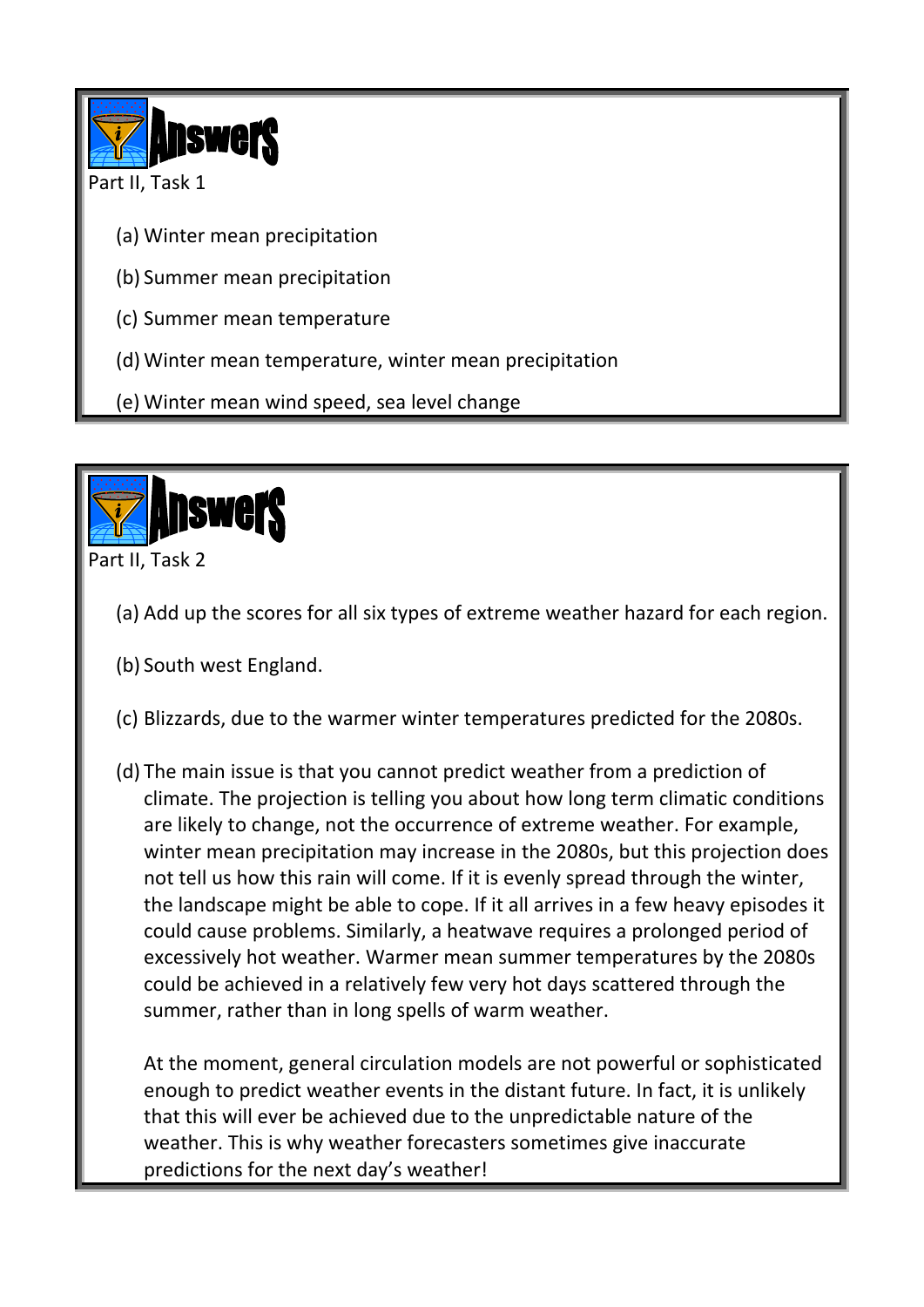